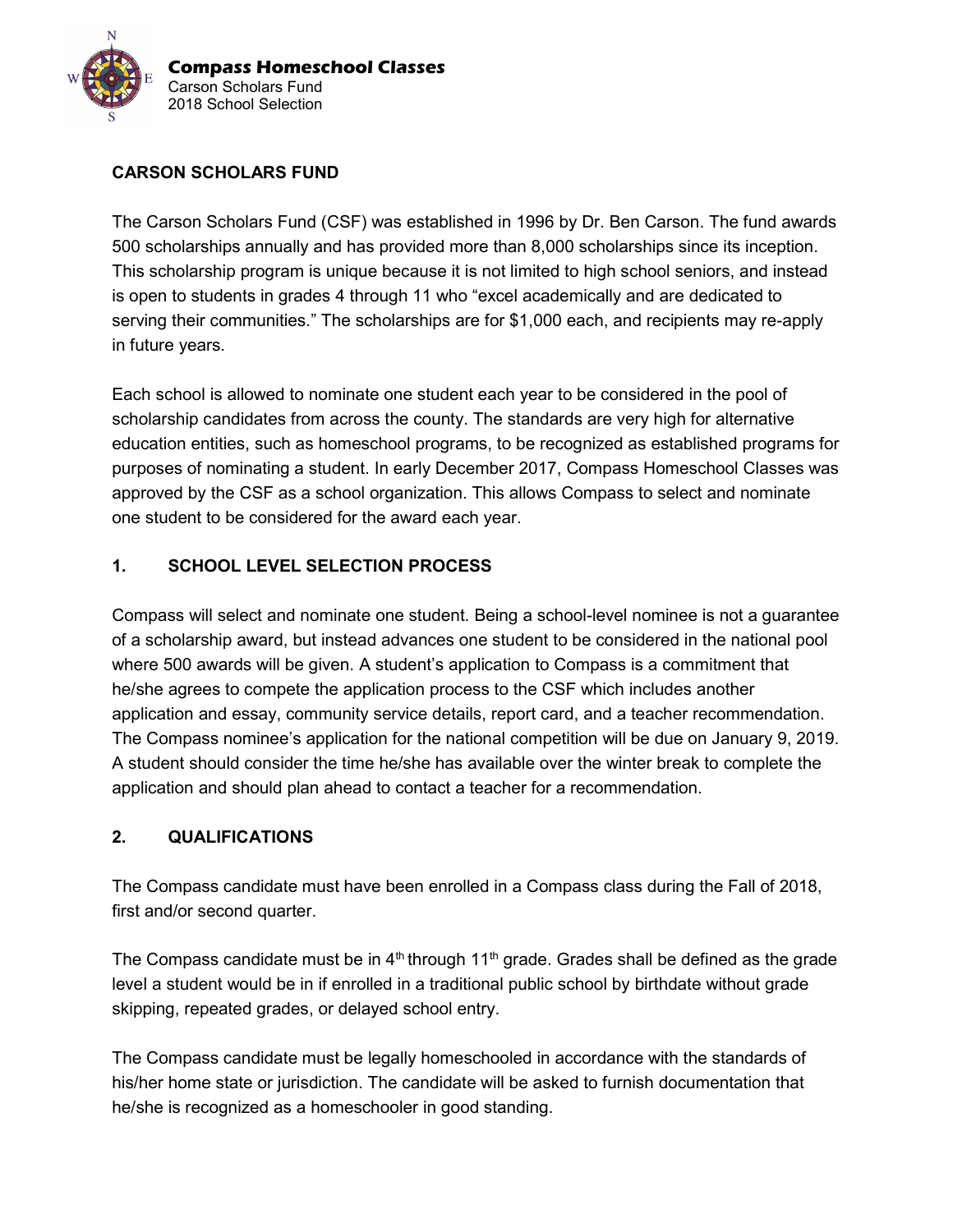

#### 3. CRITERIA

Compass candidates will be judged on two aspects. Each aspect will be weighted equally.

- Academic Record
- **•** Community Service

#### 3.1 Academic

The candidate's academic record will also be judged at the school level based two elements: (1) Current Term's Grade Point Average (GPA) in core, academic courses (CSF method) and (2) Overall Student Transcript.

#### 3.1.1 Grade Point Average (GPA)

The GPA is an important measure by the CSF organization in the final, national competition. The candidate's GPA must be 3.75 or higher on a 4.0 scale for the current report card. The GPA is for the current term (i.e. Fall 2018); it is not a cumulative GPA that spans multiple years.

A student's GPA must be calculated in strict accordance with the CSF rules. Their system is based on A: 90%-100% (4.0 points); B: 80%-89% (3.0 points), etc. Their system also acknowledges half point escalation for honors level courses and whole point escalation for AP, IB, or college dual enrollment. Only the following subjects can be considered in the calculation of a student's GPA: English/Reading/Language Arts, Mathematics, Science, Social Studies, and Foreign Language. Elective classes cannot be counted into the GPA calculation. Please see the complete CSF document entitled, "GPA Calculations Rules and Policies" for more details.

http://carsonscholars.org/wp-content/uploads/2017/09/GPA-Calculation-Rules-and-Policies.pdf

The GPA for the current term should be shown on a report card. For homeschooled students who do not regularly receive report cards, a Compass template is furnished for your use. On this report card, list only classes for the current semester, whether taken at Compass, through another homeschool program, online courses, dual enrollment classes, or at home. For purposes of the national nomination, the report card must name your school as Compass Homeschool Classes regardless of the number of classes you took at Compass.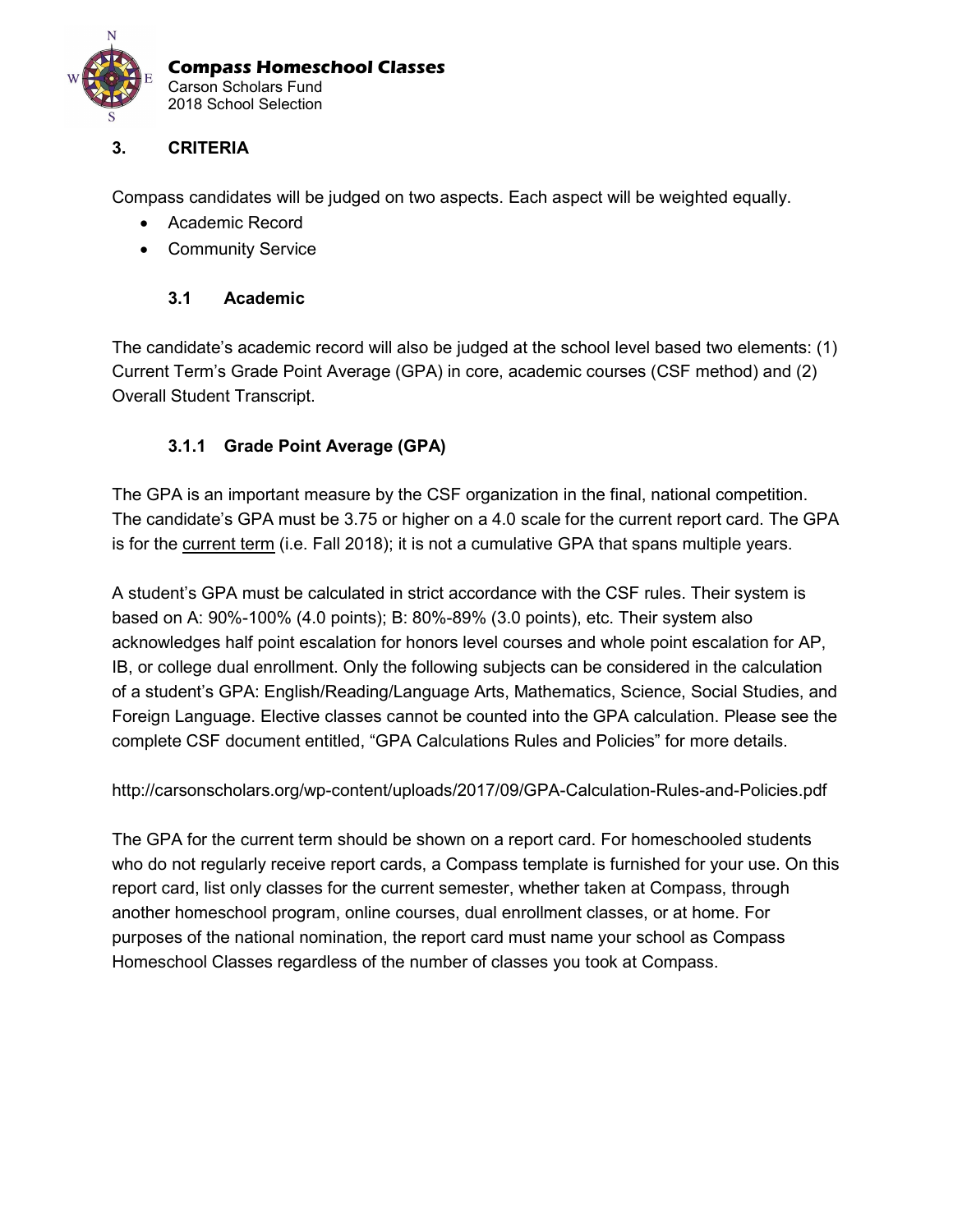

#### 3.1.2 Transcript

A candidate's transcript is requested to demonstrate how the student's current report and current term GPA fit into the student's overall academic progression. Parent created transcripts are accepted and expected for homeschooled students. A transcript should be a one-page, document that summarizes a student's academic work with contact information, class names, term, and grades earned. A transcript generally does not include detailed course descriptions. For students whose academic record include dual enrolled courses or classes completed through an online correspondence program, such classes should be reflected on your overall, one-page transcript even through the participating program, community college, or university might generate their own transcripts.

## 3.2 Community Service

The CSF emphasizes humanitarian work and community service as criteria for their awards. On the Compass application, candidates are asked to describe their community involvement and volunteer work for the current calendar year. Prior year's volunteer work will not be considered. The community service explanation must be written in complete sentences.

#### 4. KEY DATES

| • Compass student applications deadline:             | Friday, December 7, 2018    |
|------------------------------------------------------|-----------------------------|
| • Compass nomination due to CSF:                     | Friday, December 14, 2018   |
| • Compass nominee application deadline:              | Wednesday, January 9, 2019  |
| • Compass administrator verification of application: | Wednesday, January 16, 2019 |
| • Carson Scholars recipients notified                | March 2019                  |
|                                                      |                             |

#### 5. APPLICATION CHECKLIST

- □ Completed Application
- $\Box$  Report Card (with GPA calculation) own or application template
- □ Transcript
- $\Box$  County Homeschool Letter (acknowledging current status as a homeschooled student)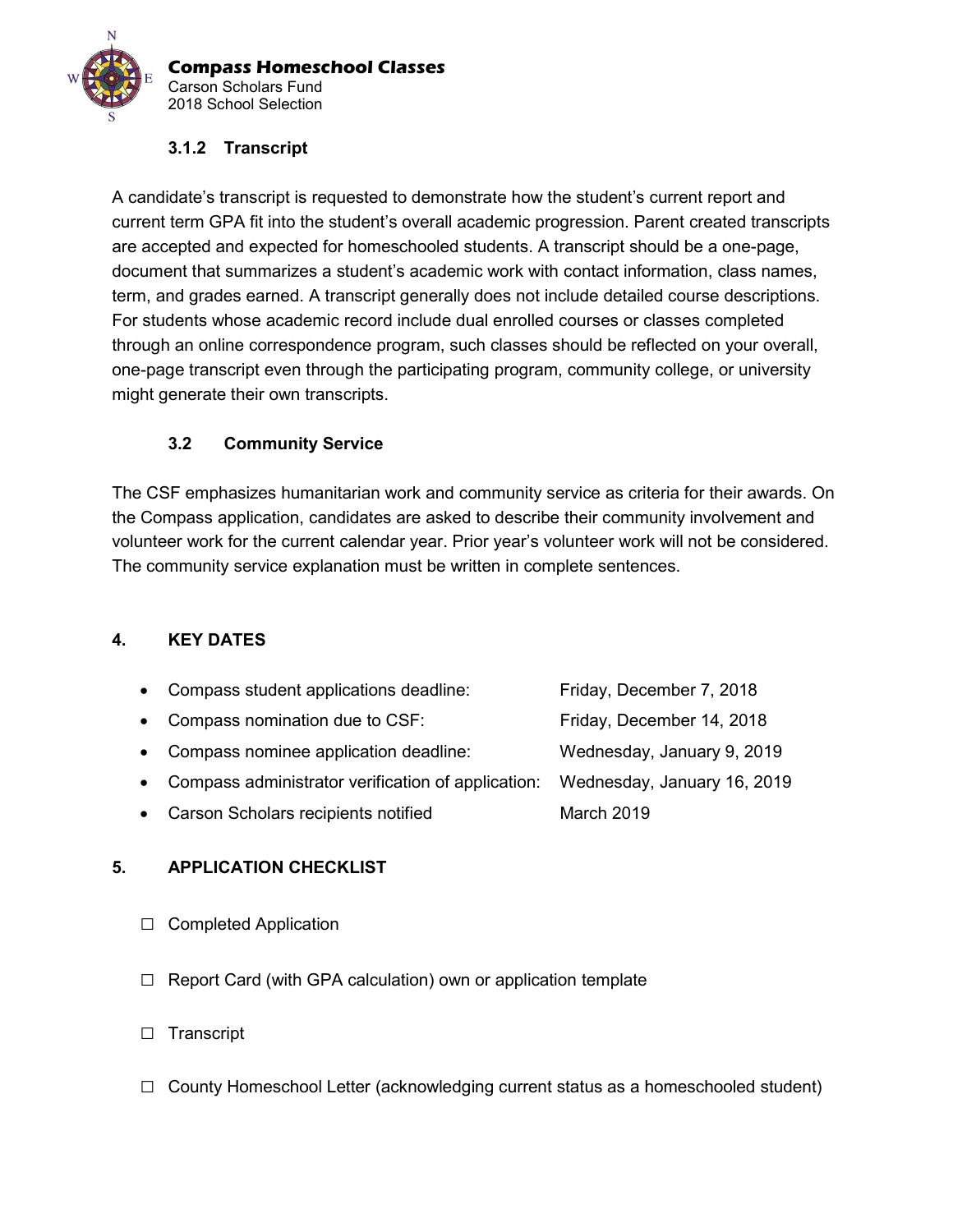

Office use only:

Application Code: \_\_\_\_\_\_\_\_\_

| <b>APPLICATION</b>                                                                                                                                                                                                                                                                                      |                                 |  |  |  |
|---------------------------------------------------------------------------------------------------------------------------------------------------------------------------------------------------------------------------------------------------------------------------------------------------------|---------------------------------|--|--|--|
|                                                                                                                                                                                                                                                                                                         |                                 |  |  |  |
| Birthdate: __________________________                                                                                                                                                                                                                                                                   | Grade: _____________            |  |  |  |
|                                                                                                                                                                                                                                                                                                         |                                 |  |  |  |
|                                                                                                                                                                                                                                                                                                         |                                 |  |  |  |
|                                                                                                                                                                                                                                                                                                         |                                 |  |  |  |
| Parent/Guardian 1                                                                                                                                                                                                                                                                                       |                                 |  |  |  |
|                                                                                                                                                                                                                                                                                                         |                                 |  |  |  |
|                                                                                                                                                                                                                                                                                                         |                                 |  |  |  |
|                                                                                                                                                                                                                                                                                                         |                                 |  |  |  |
|                                                                                                                                                                                                                                                                                                         |                                 |  |  |  |
| Parent/Guardian 2                                                                                                                                                                                                                                                                                       |                                 |  |  |  |
|                                                                                                                                                                                                                                                                                                         |                                 |  |  |  |
|                                                                                                                                                                                                                                                                                                         |                                 |  |  |  |
|                                                                                                                                                                                                                                                                                                         |                                 |  |  |  |
| Endorsement:                                                                                                                                                                                                                                                                                            |                                 |  |  |  |
| I affirm that all information is correct, that my child's GPA has been calculated in accordance<br>with the Carson Scholar's Fund standards and is based on appropriately assigned grades. I<br>further attest that the Personal Essay and Community Service Statement are my child's original<br>work. |                                 |  |  |  |
|                                                                                                                                                                                                                                                                                                         | Date: _________________________ |  |  |  |
| Student Signature: ________                                                                                                                                                                                                                                                                             | Date: $\sqrt{ }$                |  |  |  |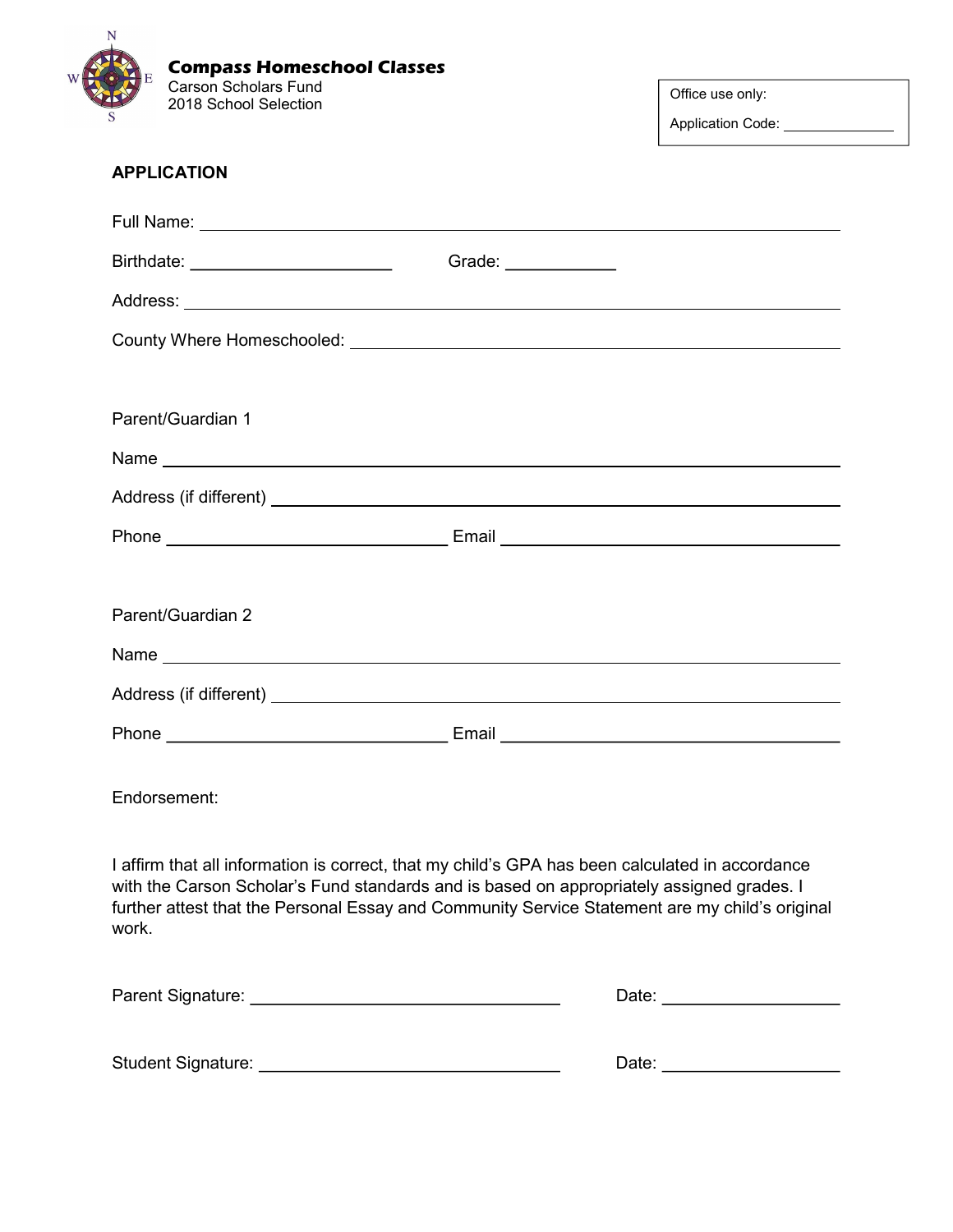

Office use only:

Application Code: \_\_\_\_\_\_\_\_\_\_\_\_\_\_\_

Community Service Statement